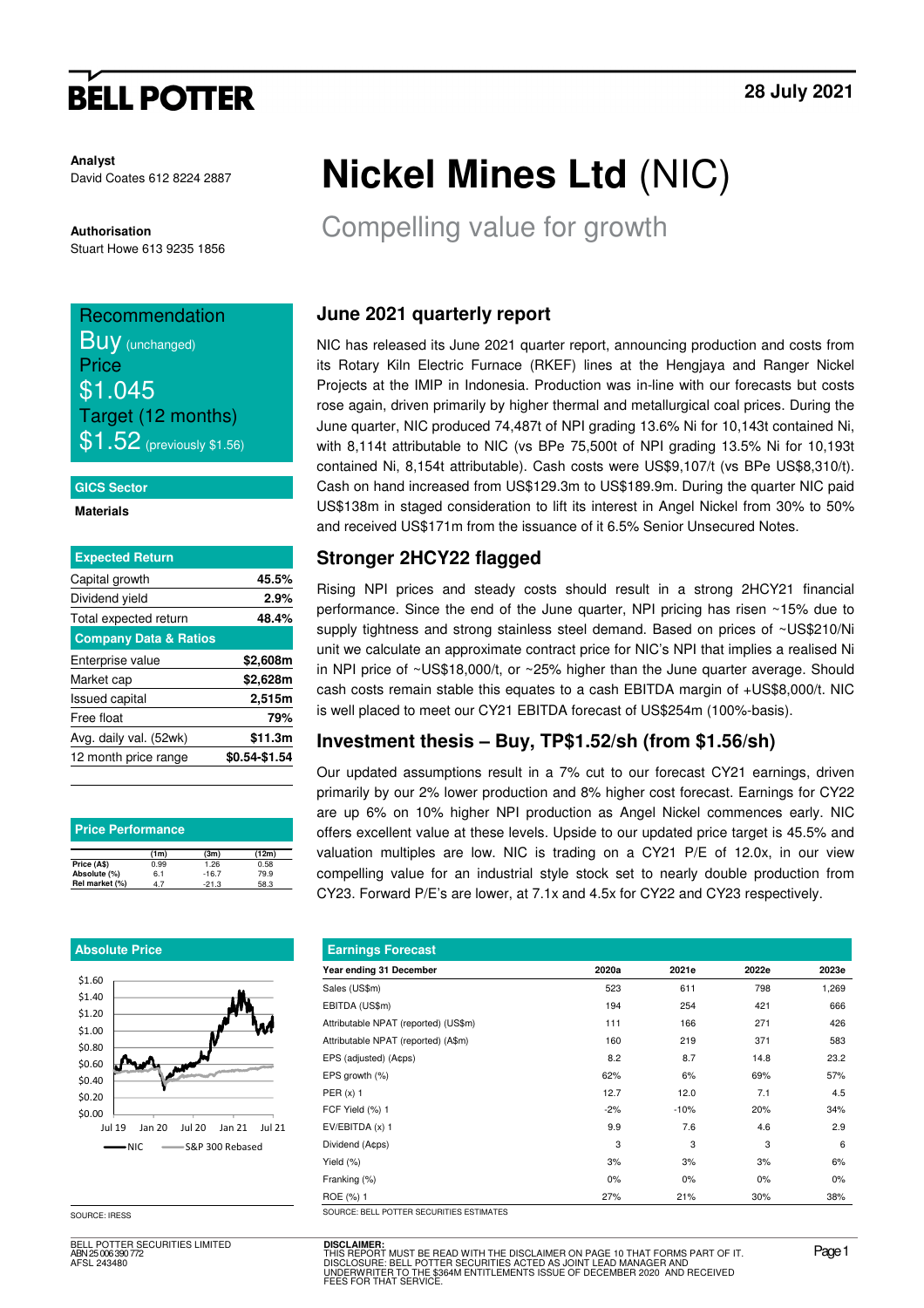## **Compelling value for growth**

### **June 2021 quarterly report**

NIC has released its June 2021 quarter report, announcing production and costs from its Rotary Kiln Electric Furnace (RKEF) lines at the Hengjaya and Ranger Nickel Projects at the IMIP in Indonesia. Production was in-line with our forecasts but costs rose again, driven primarily by higher thermal and metallurgical coal prices.

During the June quarter NIC produced 74,487t of NPI grading 13.6% Ni for 10,143t contained Ni, with 8,114t attributable to NIC (vs BPe 75,500t of NPI grading 13.5% Ni for 10,193t contained Ni, 8,154t attributable). Cash costs were US\$9,107/t (vs BPe US\$8,310/t). Ni in NPI production was effectively stable qoq with higher throughput offset by lower Ni in NPI grades. Contained nickel production and NPI grades continue to be optimised to balance high grade penalties of ~7-8% compared to benchmark NPI prices.

EBITDA of US\$50.8m from NPI production was reported for the June 2021 quarter (100% basis, vs March 2021 quarter US\$50.7m) and is consistent with our calculations. Together with US\$7.1m EBITDA reported for the Hengjaya Mine (vs March 2021 quarter US\$4.5m), NIC is well placed to meet our CY21 EBITDA forecast of US\$254m (100%-basis). Rising NPI prices and steady costs should result in a strong 2HCY21 financial performance.

Cash on hand increased from US\$129.3m to US\$189.9m. During the quarter NIC paid US\$138m in staged consideration to lift its interest in Angel Nickel from 30% to 50% and received US\$171m proceeds from the issuance of 6.5% coupon Senior Unsecured Notes.

Production and sales from the Hengjaya Mine (NIC 80%) of 542kt comfortably exceeded its expanded production rate target of +150kt per month laterite nickel ore during the quarter. The mine is on track for its annual production target of 1.5Mtpa (125kt per month). Operating costs at the mine were up slightly, but margins were maintained as prices received also lifted.

| <b>Table 1 - NIC quarterly production summary</b>         |                         |                         |                         |                         |                         |                          |                   |                      |  |  |
|-----------------------------------------------------------|-------------------------|-------------------------|-------------------------|-------------------------|-------------------------|--------------------------|-------------------|----------------------|--|--|
|                                                           | <b>Jun-20</b><br>Actual | <b>Sep-20</b><br>Actual | <b>Dec-20</b><br>Actual | <b>Mar-21</b><br>Actual | <b>Jun-21</b><br>Actual | <b>Jun-21</b><br>BP est. | Variance<br>qoq % | Variance<br>vs BPe % |  |  |
| Hengjaya Mine                                             |                         |                         |                         |                         |                         |                          |                   |                      |  |  |
| Ore sales (t)                                             | 54,029                  | 129,264                 | 456,758                 | 424,410                 | 542,384                 | 450,000                  | 28%               | 21%                  |  |  |
| grade (% Ni)                                              | 1.80%                   | 1.85%                   | 1.81%                   | 1.77%                   | 1.78%                   | 1.80%                    | 0.6%              | $-1.1%$              |  |  |
| Contained nickel (t Ni)                                   | 973                     | 2,391                   | 8,267                   | 7,512                   | 9,654                   | 8,100                    | 29%               | 19%                  |  |  |
| Mine OPEX (US\$/t)                                        | \$44.73                 | \$40.68                 | \$25.30                 | \$22.78                 | \$23.48                 | \$21.77                  | 3%                | 8%                   |  |  |
| Avg price received (US\$/t)                               | \$23.79                 | \$31.39                 | \$32.58                 | \$35.40                 | \$36.09                 | \$35.40                  | 2%                | 2%                   |  |  |
|                                                           |                         |                         |                         |                         |                         |                          |                   |                      |  |  |
| <b>RKEF NPI production</b>                                |                         |                         |                         |                         |                         |                          |                   |                      |  |  |
| NPI production (t)                                        | 69,602                  | 69,830                  | 77,067                  | 71,939                  | 74,487                  | 75,500                   | 4%                | $-1%$                |  |  |
| NPI grade (% Ni)                                          | 14.5%                   | 15.3%                   | 15.0%                   | 14.0%                   | 13.6%                   | 13.5%                    | $-3%$             | $1\%$                |  |  |
| Contained nickel (t)                                      | 10,104                  | 10,700                  | 11,527                  | 10,068                  | 10,143                  | 10,193                   | $1\%$             | 0%                   |  |  |
| Contained nickel (t, attributable)                        | 6,062                   | 8,560                   | 9,222                   | 8,054                   | 8,114                   | 8,154                    | $1\%$             | $0\%$                |  |  |
|                                                           |                         |                         |                         |                         |                         |                          |                   |                      |  |  |
| Costs                                                     |                         |                         |                         |                         |                         |                          |                   |                      |  |  |
| Cash costs (US\$/t Ni)                                    | \$7,367                 | \$7,201                 | \$7,526                 | \$8,683                 | \$9,107                 | \$8,310                  | 5%                | 10%                  |  |  |
| SOURCE: COMPANY DATA AND BELL POTTER SECURITIES ESTIMATES |                         |                         |                         |                         |                         |                          |                   |                      |  |  |

Key production metrics are summarised below:

SOURCE: COMPANY DATA AND BELL POTTER SECURITIES ESTIMATES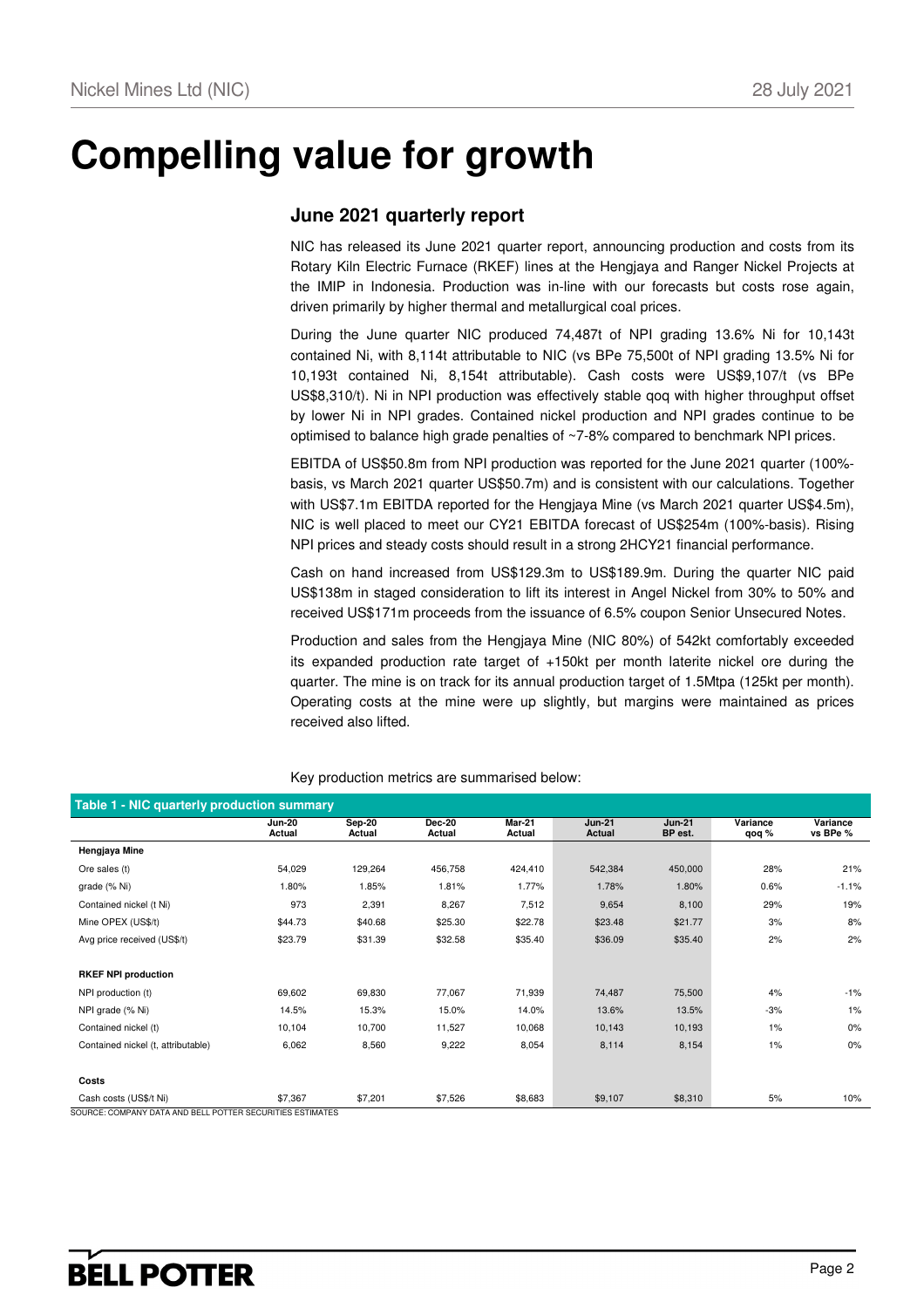Other key takeaways from the result include:

- NIC retained guidance that Ni in NPI grades would remain lower, in the range of 13.0- 14.0% over the balance of CY21, compared with an average of 14.8% Ni in NPI grade over CY21;
- While ore purchase costs were essentially in-line with the March quarter, other raw material inputs of thermal coal and coking coal saw significant price rises during the June quarter, up c.35% and c.70% respectively compared with the March quarter. These factors were the primary drivers of NIC's 5% qoq cash cost increase and miss vs our numbers;
- The Angel Nickel project construction and development has progressed in-line or ahead of our previous assumption of a 1QCY23 production start date. NIC has stated commissioning and ramp-up is on track for 2HCY22 and we have brought forward first production to the September quarter 2022. During the quarter NIC acquired a further 20% interest in Angel for US\$137.6m, lifting its ownership to 50%;
- During the quarter NIC signed a MoU for two of its four RKEF lines within the IMIP to undergo the necessary modifications to allow them to produce a nickel matte product suitable for sale into the electric vehicle battery market. CAPEX is approximately US\$1.0m per line;
- Strict access controls were maintained at the IMIP. However there was an incident of COVID-19 infection which did not impact production. An increased vaccination program is underway. Based on current vaccination rates of ~1,000 doses per day the IMIP should have its workforce fully vaccinated by the end of September; and
- At the Hengjaya mine the 1.5Mtpa production expansion target has been achieved. Work is underway to lift production to 3Mtpa in CY22, which has the potential to generate more meaningful EBITDA of +US\$30m per year. Limonite ore stockpiles continue to be built for possible future sale to an HPAL plant within the IMIP that is targeting production beginning CY22.

### **Realised NPI pricing points to strong September quarter**

NIC's realised pricing vs the average LME nickel price improved to ~82% in the June 2021 quarter. We estimate an average LME price for the June 2021 quarter of US\$17,325/t, compared with NIC's realised pricing of US\$14,167/t. The chart below shows our estimates of the apparent payability since commencement of production across the Ranger and Hengjaya RKEF lines.



### **Figure 1 - Realised pricing**

SOURCE: COMPANY DATA AND BELL POTTER SECURITIES ESTIMATES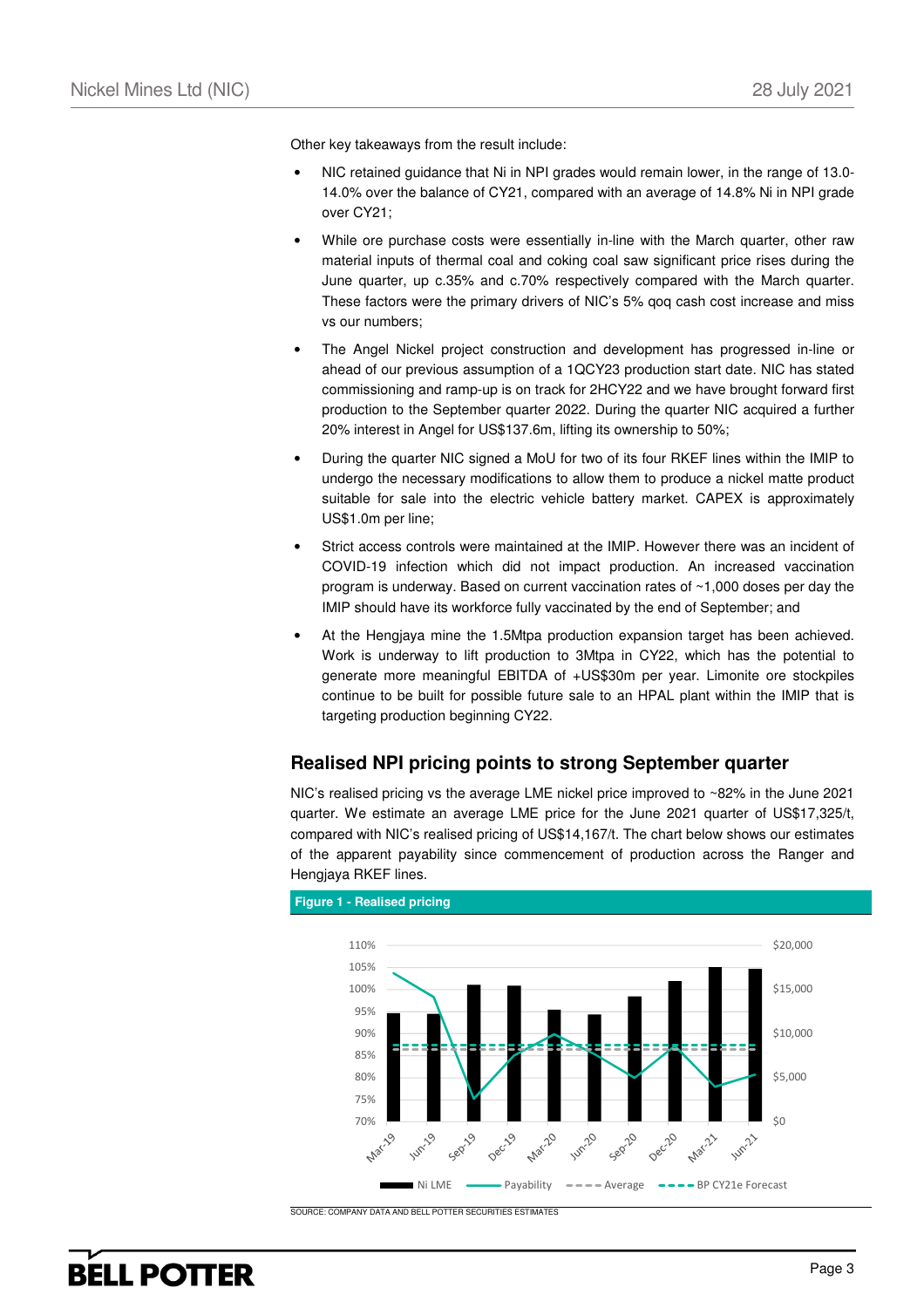Benchmark NPI pricing data shows that current price realisations are ~88% of the average LME nickel price. NIC's weighted average contract sales price was 92.6% of the benchmark, for overall 81.5% realisation, correlating with our ~82% estimate.

Since the end of the June quarter, NPI pricing has risen ~15% due to supply tightness and strong stainless steel demand. Based on prices of ~US\$210/Ni unit we calculate an approximate contract price for NIC's NPI that implies a realised Ni in NPI price of ~US\$18,000/t, or ~25% higher than the June quarter average. Should cash costs remain stable this equates to a cash EBITDA margin of +US\$8,000/t. We are only one month into the September quarter but applying this to 10kt of Ni in NPI production illustrates the potential for a strong 2HCY21 for NIC.





### **Changes to our forecasts**

Beyond updating our forecasts for the June 2021 quarter production and cost report, we have made the following changes to our modelled assumptions:

- Increased our underlying unit cost assumptions reflecting raw material cost increases for both thermal and metallurgical coal. We also lower our assumed Ni NPI grade from 14.0% Ni to 13.5%, contributing to our higher cost forecast;
- Lowered our risk discount for the Angel Nickel Project, which is advancing towards production in 2HCY22, ahead of our previous assumption. Construction works were ~40% complete at 30 June. We have brought forward our assumption for the commencement of production ramp-up to the September 2022 quarter;
- Updated for our latest commodity price and exchange rate forecasts, which include a 6% increase to our forecast CY21 nickel price, partially offset by a 1% increase in the AUD:USD exchange rate; and
- Updated for the latest capital structure.

The net impact of these changes are summarised in the forecast changes table overleaf:

## **BELL POTTER**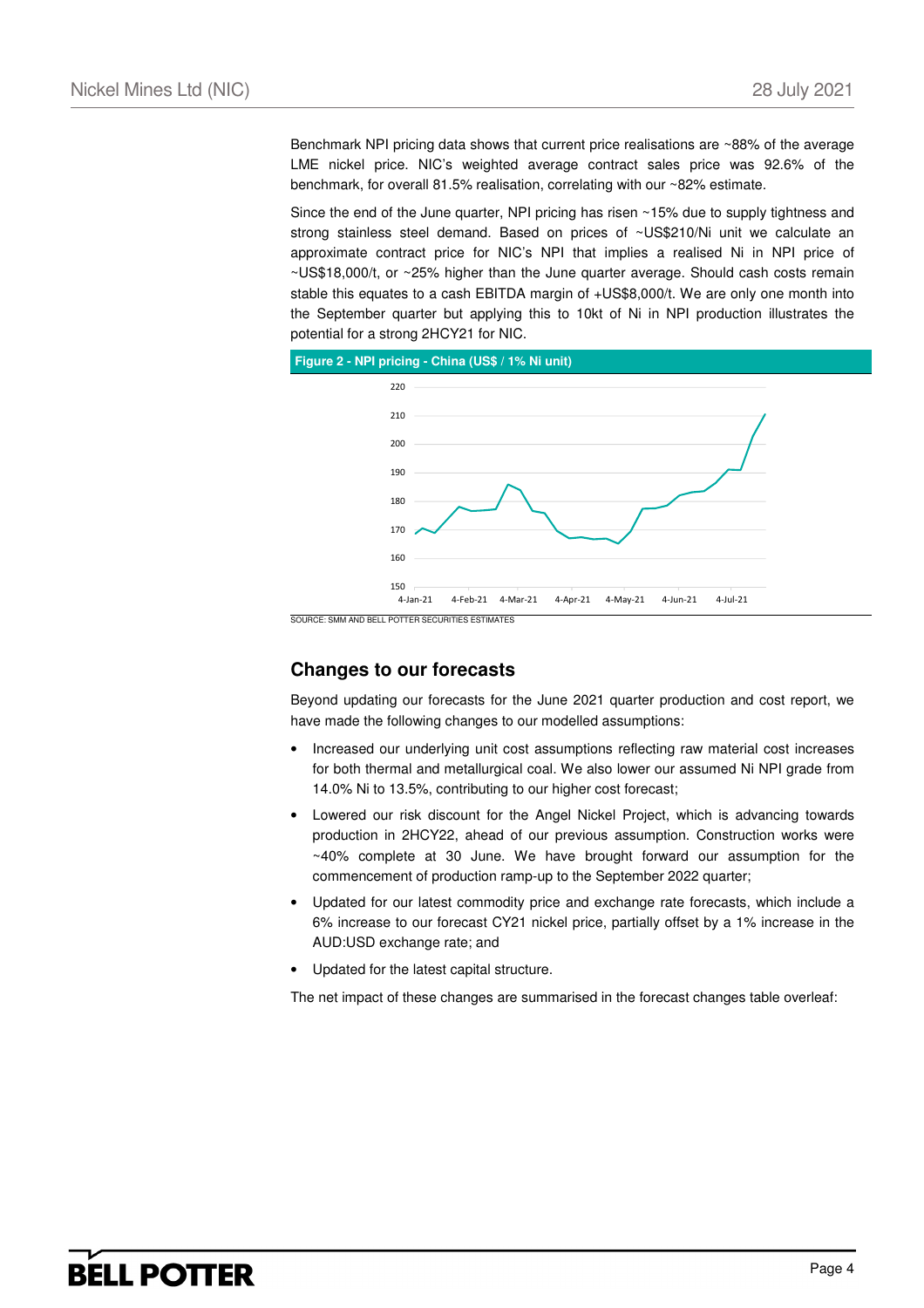| Table 2 - Changes to our CY forecasts |                 |               |           |               |               |           |        |        |        |  |
|---------------------------------------|-----------------|---------------|-----------|---------------|---------------|-----------|--------|--------|--------|--|
|                                       | <b>Previous</b> |               |           | <b>New</b>    |               |           | Change |        |        |  |
| Year end 30 December                  | <b>Dec-21</b>   | <b>Dec-22</b> | Dec-23    | <b>Dec-21</b> | <b>Dec-22</b> | Dec-23    | Dec-21 | Dec-22 | Dec-23 |  |
| Prices & currency                     |                 |               |           |               |               |           |        |        |        |  |
| Nickel price (US\$/t)                 | 16,735          | 17,857        | 18,629    | 17,759        | 17,967        | 18,629    | 6%     | 1%     | 0%     |  |
| <b>US\$/A\$</b>                       | 0.75            | 0.72          | 0.73      | 0.76          | 0.73          | 0.73      | 1%     | $1\%$  | 0%     |  |
| <b>Production &amp; costs</b>         |                 |               |           |               |               |           |        |        |        |  |
| Ore mined (t)                         | 1.774.410       | 1,800,000     | 1,800,000 | 1,866,794     | 1,800,000     | 1,800,000 | 5%     | 0%     | 0%     |  |
| Nickel in ore (t)                     | 31,812          | 32,400        | 32,400    | 33,366        | 32,400        | 32,400    | 5%     | 0%     | 0%     |  |
| RKEF NPI production (t)               | 298,439         | 322,000       | 579,615   | 297,426       | 372,000       | 579,615   | 0%     | 16%    | 0%     |  |
| Contained nickel (t)                  | 41,400          | 44,680        | 75,646    | 40,596        | 49,170        | 75,646    | $-2%$  | 10%    | 0%     |  |
| Contained nickel (t, attributable)    | 33,120          | 35,744        | 60,517    | 32,476        | 39,336        | 60,517    | $-2%$  | 10%    | 0%     |  |
| Cash costs (US\$/t Ni)                | 8,339           | 8,017         | 8,092     | 9,015         | 7,986         | 8,092     | 8%     | 0%     | 0%     |  |
| Earnings & valuation                  |                 |               |           |               |               |           |        |        |        |  |
| Revenue (consolidated, US\$m)         | 599             | 721           | 1,299     | 611           | 798           | 1,269     | 2%     | 11%    | $-2%$  |  |
| Revenue (attributable, US\$m)         | 530             | 626           | 1,074     | 542           | 688           | 1,050     | 2%     | 10%    | $-2%$  |  |
| EBITDA (attributable, US\$m)          | 216             | 304           | 557       | 204           | 335           | 531       | $-6%$  | 10%    | $-5%$  |  |
| NPAT (reported, attributable, US\$m)  | 178             | 252           | 445       | 166           | 271           | 426       | $-7%$  | 8%     | $-4%$  |  |
| EPS (reported) (Acps)                 | 9.4             | 13.9          | 24.2      | 8.7           | 14.8          | 23.2      | $-8%$  | 6%     | $-4%$  |  |
| PER(x)                                | 11.1            | 7.5           | 4.3       | 12.0          | 7.1           | 4.5       | 0.9    | (0.4)  | 0.2    |  |
| EPS growth (%)                        | 15%             | 48%           | 74%       | 6%            | 69%           | 57%       | $-9%$  | 22%    | $-17%$ |  |
| DPS (Acps)                            | 3               | 3             | 6         | 3             | 3             | 6         | 0%     | 0%     | 0%     |  |
| Yield                                 | 3%              | 3%            | 6%        | 3%            | 3%            | 6%        | 0%     | 0%     | 0%     |  |
| NPV (A\$/sh)                          | 1.46            | 1.56          | 2.00      | 1.37          | 1.52          | 1.98      | $-6%$  | $-3%$  | $-1%$  |  |
| Price Target (A\$/sh)                 |                 | 1.56          |           |               | 1.52          |           |        | $-3%$  |        |  |

SOURCE: COMPANY DATA AND BELL POTTER SECURI

Our updated assumptions result in a 7% cut to our forecast CY21 earnings, driven primarily by our 2% lower production and 8% higher cost forecast, as well as lower assumed payability for CY21. Earnings for CY22 are up 6% on 10% higher NPI production as we bring forward our production ramp-up at Angel Nickel. Our NPV-based, sum-of-the-parts valuation is lowered by 3%, to \$1.52/sh.

With Angel Nickel likely to commence production ramp-up before end CY22 and, on our forecasts, nearly double attributable production in CY23, NIC offers excellent value at these levels. Upside to our updated price target is 45.5% and valuation multiples are low. NIC is trading on a CY21 P/E of 12.0x, in our view compelling value for an industrial style growth stock. Forward P/E's are even lower, at 7.1x and 4.5x for CY22 and CY23 respectively.

### **Upcoming catalysts**

Upcoming catalysts for NIC include:

- The release of NIC's CY21 interim financial results, expected in late August 2021;
- Completion of the acquisition of the remaining 30% interest in Angel Nickel for US\$210m , to lift NIC's ownership to 80%, by end CY21 and possibly earlier;
- Ongoing production updates from the Hengjaya and Ranger Nickel RKEF lines. Both projects have now achieved established production levels above nameplate;
- Updates on NPI pricing and the effective Ni payability, which we believe the market will still be considering as a measure of NIC's nickel price exposure;
- Updates on the construction of the Angel Nickel project, comprising 4 next-generation rotary-kiln-electric-furnace (RKEF) lines being developed within the Indonesia Weda Bay Industrial Park (IWIP), for which NIC has executed a binding agreement to acquire a 80% interest for US\$560m total, undiscounted, consideration;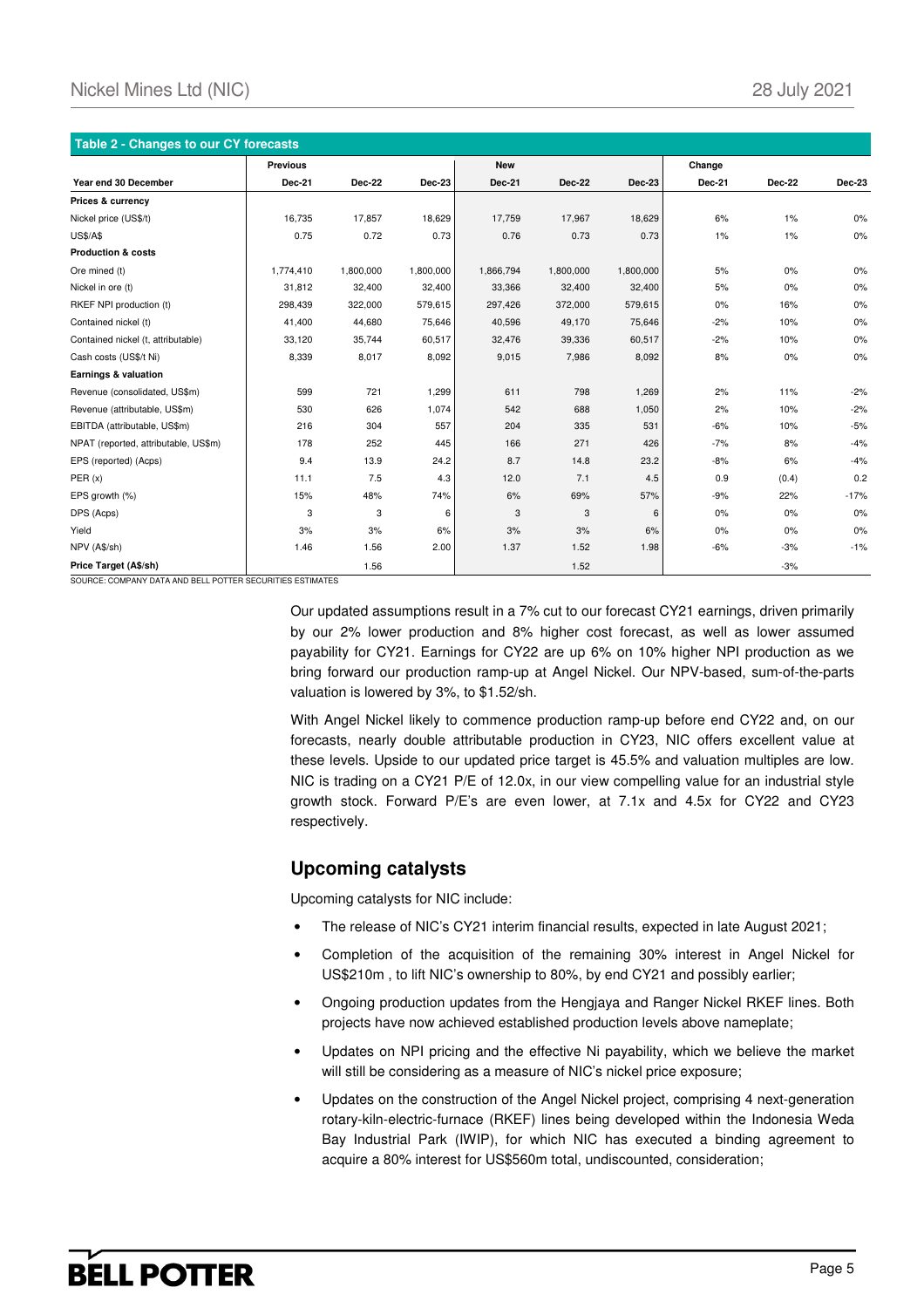- Progress updates for the Hengjaya Mine, where a major production expansion is complete and the sustainability of production of +150kt ore per month and costs of ~US\$20/t are targeted;
- The release of NIC's September 2021 quarterly production and cost report, expected in late October 2021; and
- Updates on the ownership levels of the 80%-owned Hengjaya Mine, which is subject to Indonesia's compulsory divestment laws.

### **NIC vs the ASX Metals and Mining Index**



## **BELL POTTER**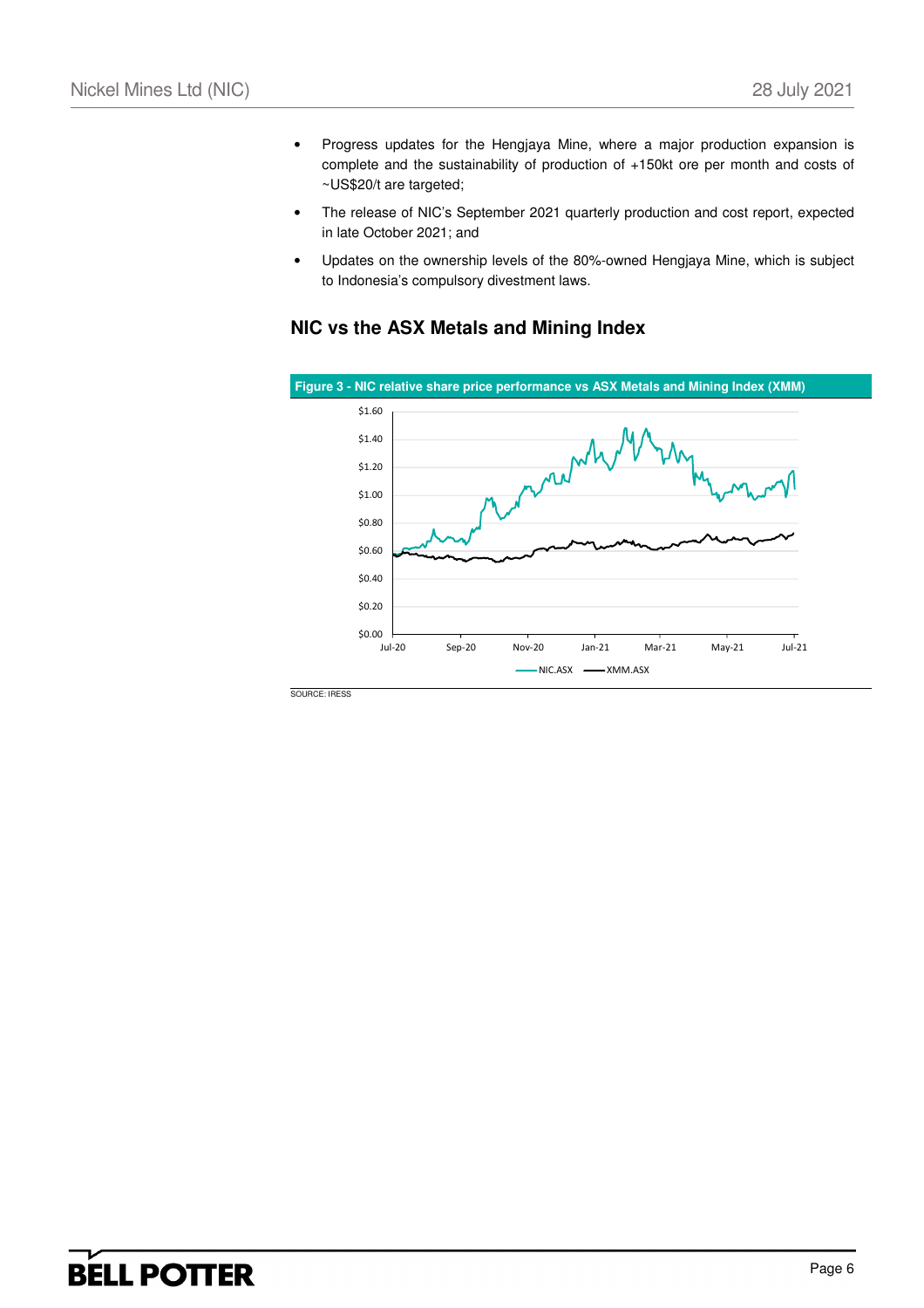# **Nickel Mines Limited (NIC)**

## **Company description: fully integrated NPI producer**

Nickel Mines Limited ('Nickel Mines' or 'NIC') was formed in 2007 and listed on the ASX in 2018. Its operations are focused in Central Sulawesi, Indonesia, where it holds an 80% interest four Rotary Kiln Electric Furnace (RKEF) NPI production lines (the two Hengjaya lines and the two Ranger lines) with Shanghai Decent Investments (SDI) a subsidiary of Tsingshan Group, the world's largest stainless steel producer. The RKEF lines are located in an existing, fully integrated stainless steel production facility, the Indonesian Morowali Industrial Park (IMIP).

First production from the Hengjaya Lines was achieved on 31 January 2019 and the Ranger Lines commenced production during the December quarter 2019. Both projects have since achieved steady state production of ~20ktpa contained Ni in NPI, exceeding nameplate production of ~16ktpa each at lower than planned operating costs.

In November 2020 NIC executed a binding agreement to acquire a 70% interest (since increased to 80%) in the Angel Nickel Project comprising four new generation RKEF NPI production lines and a captive 380MW power station. Angel Nickel is currently under construction within the Indonesia Weda Bay Industrial Park ('IWIP') on Halmahera Island in Indonesia.

NIC also holds an 80% interest in Hengjaya Mine ('HM'), a high-grade, long-life nickel laterite deposit, also in Central Sulawesi in close proximity to the IMIP. The HM produces Direct Shipping Ore (DSO), the bulk of which is sold into the IMIP facility for the production of Nickel Pig Iron (NPI), a key input into stainless steel production.

### **Investment thesis – Buy, TP\$1.52/sh (from \$1.56/sh)**

Our updated assumptions result in a 7% cut to our forecast CY21 earnings, driven primarily by our 2% lower production and 8% higher cost forecast. Earnings for CY22 are up 6% on 10% higher NPI production at Angel Nickel. NIC offers excellent value at these levels. Upside to our updated price target is 45.5% and valuation multiples are low. NIC is trading on a CY21 P/E of 12.0x, in our view compelling value for an industrial style stock set to nearly double production in CY23. Forward P/E's are lower, at 7.1x and 4.5x for CY22 and CY23 respectively. Retain Buy.

### **Valuation: \$1.52/sh**

Our 12-month forward NIC valuation incorporates DCF models of its attributable interests in the Hengjaya laterite nickel ore mine (HM), an 80% interest in the two Hengjaya Nickel RKEF lines and an 80% interest in the two Ranger Nickel RKEF lines.

We have constructed a discounted cash flow (DCF) model for NIC's attributable interest in these RKEF lines that are in production at Tsingshan's IMIP facility and a DCF calculation for NIC's current 80% interest (declining to 49% in 2023) in the Hengjaya laterite nickel ore mine.

We also include a risk-adjusted, NPV-based valuation for NIC's prospective 80% interest in the Angel Nickel Industry (ANI) project, a notional value for other exploration and development projects, an estimate of corporate overhead costs and NIC's last reported net cash position. Our valuation is calculated on a fully diluted basis. Following the latest update, our valuation stands at \$1.52/sh.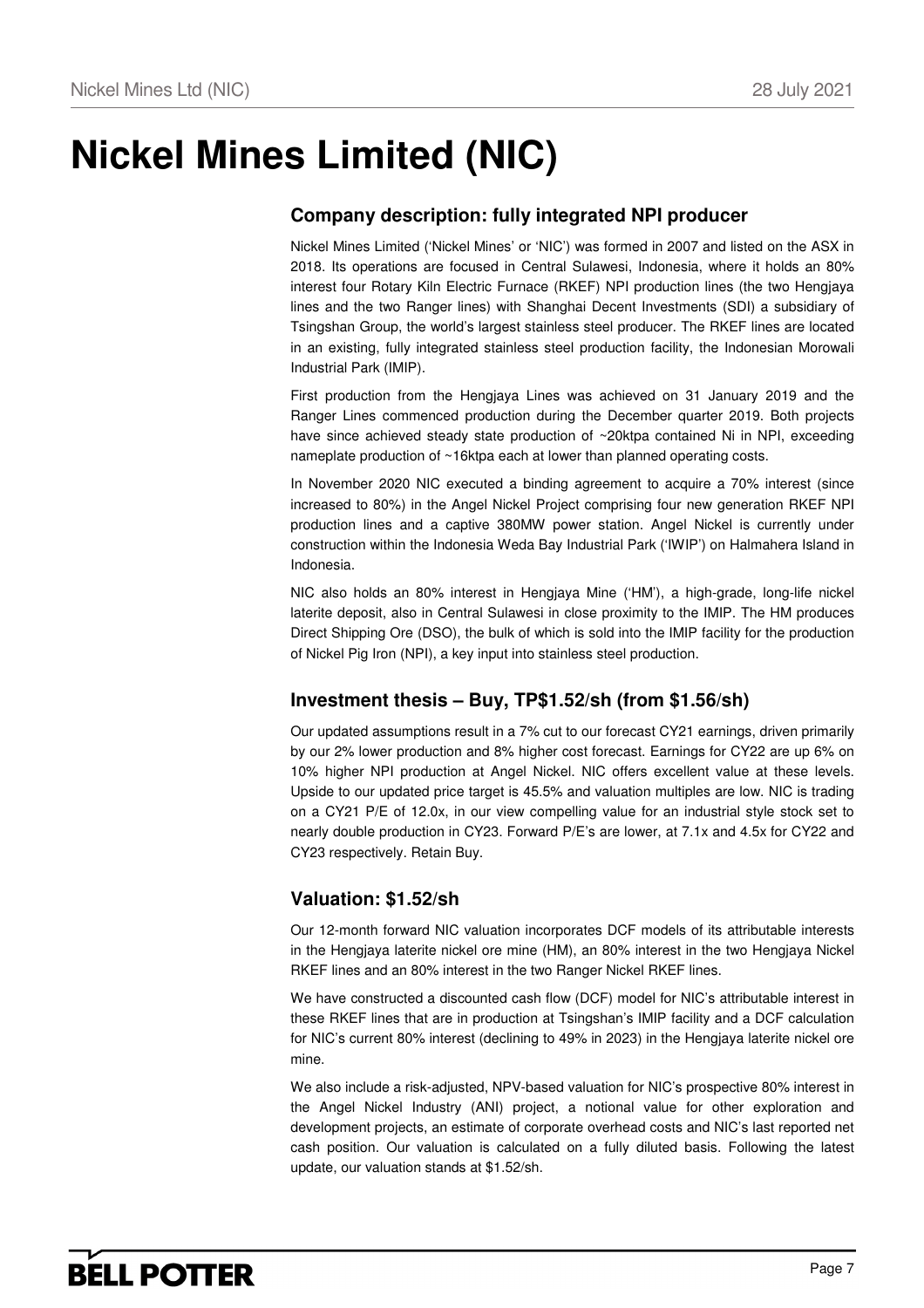### **Risks**

Key risks to our investment case include (but are not limited to):

- **Funding and capital management risks:** Funding and capital management risks can include access to debt and equity finance, maintaining covenants on debt finance, managing dividend payments and managing debt repayments. Exploration and development companies with no sales revenues are reliant on access to equity markets and debt financing to fund the advancement and development of their projects.
- **Operating and development risks:** Mining companies' assets are subject to risks associated with their operation and development. Risks for each company can be heightened depending on method of operation (e.g. underground versus open pit mining) or whether it is a single mine company. Development of mining assets may be subject to receiving permits, approvals timelines or weather events, causing delays to commissioning and commercial production.
- **COVID-19 risks:** Mining companies' rely on freedom of movement of workforces, functioning transport routes, reliable logistics services including road, rail, aviation and ports in order to maintain operations and get their products to market. They also rely on liquid, functioning markets to sell their products. Measures being put in place to combat the COVID-19 pandemic are posing risks to these conditions.
- **Operating and capital cost fluctuations:** The cost and availability of exploration, development and mining inputs can fluctuate widely and cause significant differences between planned and actual operating and capital costs. Key operating costs are linked to energy and labour costs as well as access to, and availability of, technical skills, operating equipment and consumables.
- **Commodity price and exchange rate fluctuations:** The future earnings and valuations of exploration, development and producing Resources companies are subject to fluctuations in underlying commodity prices and foreign currency exchange rates.
- **Resource growth and mine life extensions:** The viability of future operations and the earnings forecasts and valuations reliant upon them may depend upon resource and reserve growth to extend mine lives, which is in turn dependent upon exploration success, of which there are no guarantees.
- **Regulatory changes risks:** Changes to the regulation of infrastructure and taxation (among other things) can impact the earnings and valuation of mining companies. NIC's assets are located in Sulawesi, Indonesia, which has in the past implemented regulatory changes related to mining project ownership, fiscal terms and mineral export requirements.
- **Sovereign risks:** Mining companies' assets are subject to the sovereign risks of the jurisdiction within which they are operating. NIC's assets are in Indonesia, a G20 country with one of the largest economies in SE Asia. Its sovereign debt is rated investment grade by the major ratings agencies.
- **Corporate/M&A risks:** Risks associated with M&A activity including differences between the entity's and the market's perception of value associated with completed transactions. NIC is the junior partner co-investing in production assets with a large, privately owned Chinese company. The strength and cohesiveness of this relationship over the long term has the potential to both add and reduce value to the partnership. One of the key mitigating factors in this respect has been the investment of a combined US\$50m by SDI and Wanlu Investments (US\$26m and US\$24m respectively) into NIC equity.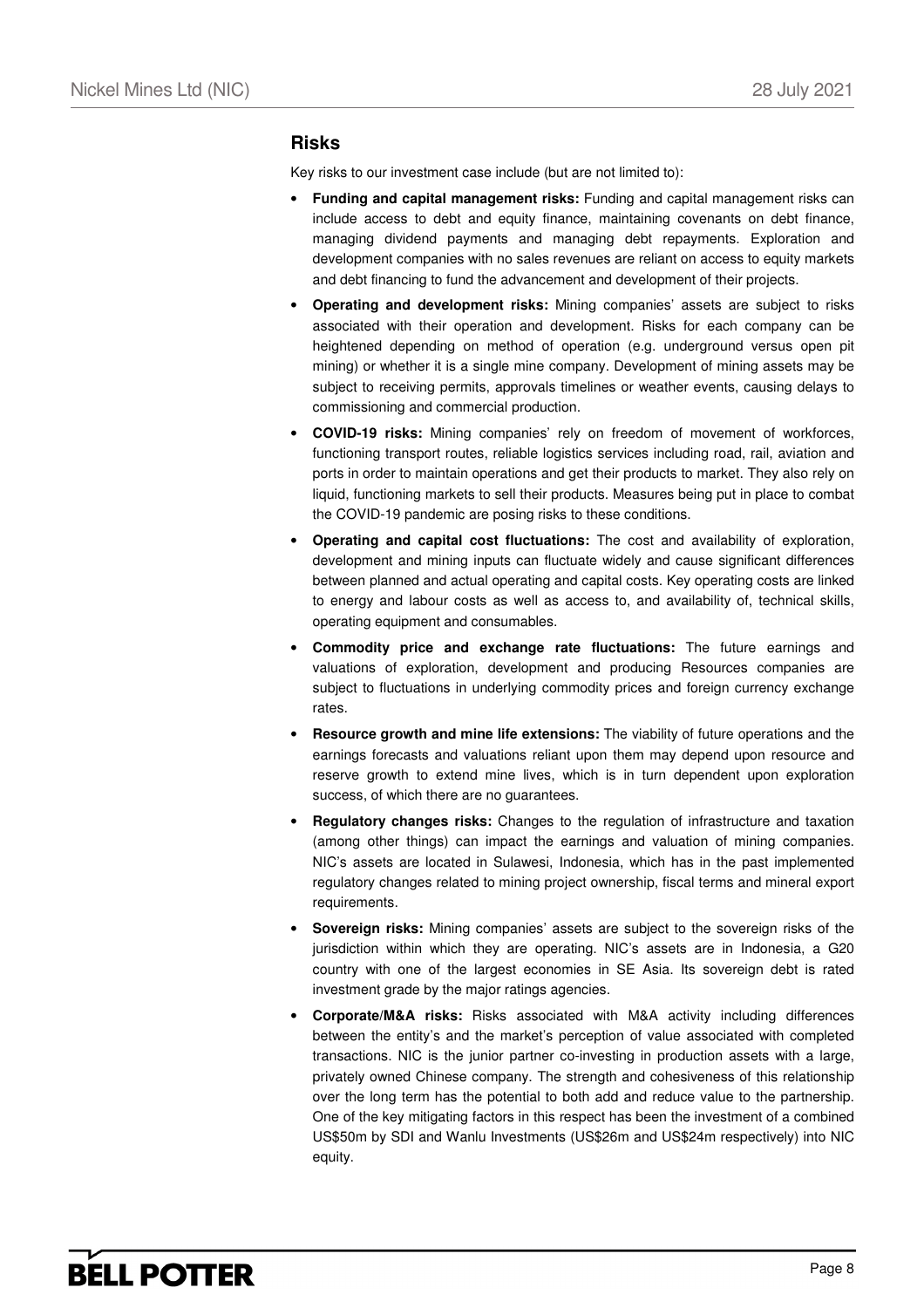## **Nickel Mines Ltd** as at 28 July 2021

## Nickel Mines Ltd (Nickel Mines Ltd (Nickel Mines Ltd (Nickel Mines Ltd (Nickel Mines Ltd Computer) \$1.52 Recommendation Buy Price \$1.045

| Table 3 - Financial summary                                   |                |                                        |                  |                  |                  |                    |                                                                                                                                               |                         |                  |                  |                      |                  |                    |
|---------------------------------------------------------------|----------------|----------------------------------------|------------------|------------------|------------------|--------------------|-----------------------------------------------------------------------------------------------------------------------------------------------|-------------------------|------------------|------------------|----------------------|------------------|--------------------|
| <b>PROFIT AND LOSS</b>                                        |                |                                        |                  |                  |                  |                    | <b>FINANCIAL RATIOS</b>                                                                                                                       |                         |                  |                  |                      |                  |                    |
| Year ending 31 Dec. (from 2020)                               | Unit           | 2019a*                                 | 2020a            | 2021e            | 2022e            | 2023e              | Year ending 31 Dec. (from 2020)<br><b>VALUATION</b>                                                                                           | Unit                    | 2019a*           | 2020a            | 2021e                | 2022e            | 2023e              |
| Revenue<br>Expense                                            | US\$m<br>US\$m | 236.1<br>(138.9)                       | 523.5<br>(329.0) | 610.9<br>(356.8) | 797.6<br>(376.6) | 1,268.6<br>(602.3) | Attributable NPAT                                                                                                                             | US\$m                   | 56.5             | 110.6            | 165.7                | 271.2            | 425.8              |
| <b>EBITDA</b>                                                 | US\$m          | 97.2                                   | 194.5            | 254.1            | 421.0            | 666.3              | Attributable NPAT                                                                                                                             | A\$m                    | 82.5             | 160.1            | 219.2                | 371.4            | 583.2              |
| Depreciation                                                  | US\$m          | (16.4)                                 | (36.8)           | (40.9)           | (53.7)           | (66.8)             | <b>Reported EPS</b>                                                                                                                           | Ac/sh                   | 5.1              | 8.2              | 8.7                  | 14.8             | 23.2               |
| EBIT                                                          | US\$m          | 80.8                                   | 157.7            | 213.2            | 367.3            | 599.6              | <b>Adjusted EPS</b>                                                                                                                           | Ac/sh                   | 4.4              | 8.2              | 8.7                  | 14.8             | 23.2               |
| Net interest expense<br>Unrealised gains (Impairments)        | US\$m          | (2.1)                                  | (4.7)            | (0.5)            | (6.8)            | (0.1)              | EPS growth<br>PER                                                                                                                             | $\%$                    | 46%              | 62%              | 6%                   | 69%              | 57%                |
| Other                                                         | US\$m<br>US\$m | 7.4<br>5.4                             | 1.6              |                  |                  |                    | <b>DPS</b>                                                                                                                                    | $\pmb{\times}$<br>Ac/sh | 10.3x            | 12.7x<br>3.0     | 12.0x<br>3.0         | 7.1x<br>3.0      | 4.5x<br>6.0        |
| PBT                                                           | US\$m          | 91.5                                   | 154.6            | 212.7            | 360.4            | 599.5              | Franking                                                                                                                                      | $\%$                    | 0%               | 0%               | 0%                   | 0%               | 0%                 |
| Tax expense                                                   | US\$m          | (0.2)                                  | (0.9)            | (3.8)            | (18.2)           | (65.3)             | Yield                                                                                                                                         | $\%$                    | 0%               | 3%               | 3%                   | 3%               | 6%                 |
| Consolidated profit (loss) for the year                       | US\$m          | 91.3                                   | 153.7            | 208.9            | 342.2            | 534.2              | FCF/share                                                                                                                                     | Ac/sh                   | 2.6              | (2.6)            | (10.6)               | 21.0             | 35.1               |
| Non-Controlling Interest                                      | US\$m          | 34.8                                   | 43.1             | 43.3             | 71.1             | 108.4              | FCF yield                                                                                                                                     | $\%$                    | 2%               | $-2%$            | $-10%$               | 20%              | 34%                |
| Attributable NPAT (reported)                                  | US\$m<br>US\$m | 56.5                                   | 110.6            | 165.7<br>165.7   | 271.2<br>271.2   | 425.8<br>425.8     | P/FCFPS<br>EV/EBITDA                                                                                                                          | x                       | 40.4x<br>19.7x   | $-40.8x$         | $-9.8x$              | 5.0x             | 3.0x<br>2.9x       |
| NPAT (underlying)                                             |                | 49.1                                   | 110.6            |                  |                  |                    | EBITDA margin                                                                                                                                 | X<br>$\%$               | 41%              | 9.9x<br>37%      | 7.6x<br>42%          | 4.6x<br>53%      | 53%                |
| <b>CASH FLOW</b>                                              |                |                                        |                  |                  |                  |                    | EBIT margin                                                                                                                                   | $\%$                    | 34%              | 30%              | 35%                  | 46%              | 47%                |
| Year ending 31 Dec. (from 2020)                               | Unit           | 2019a*                                 | 2020a            | 2021e            | 2022e            | 2023e              | Return on assets                                                                                                                              | $\%$                    | 26%              | 17%              | 15%                  | 21%              | 27%                |
| <b>OPERATING CASHFLOW</b>                                     |                |                                        |                  |                  |                  |                    | Return on equity                                                                                                                              | $\%$                    | 49%              | 27%              | 21%                  | 30%              | 38%                |
| Receipts                                                      | US\$m          | 212.7                                  | 517.6            | 667.5            | 778.9            | 1,221.5            | <b>LIQUIDITY &amp; LEVERAGE</b>                                                                                                               |                         |                  |                  |                      |                  |                    |
| Payments<br>Tax                                               | US\$m<br>US\$m | (169.9)<br>(4.7)                       | (358.9)<br>(9.1) | (307.9)<br>0.9   | (371.7)<br>(3.8) | (545.8)<br>(18.2)  | Net debt (cash)<br>ND / E                                                                                                                     | \$m<br>$\%$             | 15<br>4%         | (306)<br>$-33%$  | $\overline{7}$<br>1% | (264)<br>$-21%$  | (730)<br>$-46%$    |
| Net interest                                                  | US\$m          | 0.1                                    | 0.3              | (0.5)            | (6.8)            | (0.1)              | $ND / (ND + E)$                                                                                                                               | $\%$                    | 3%               | $-48%$           | 1%                   | $-26%$           | $-86%$             |
| Other                                                         | US\$m          |                                        |                  |                  |                  |                    | EBITDA / Interest                                                                                                                             | x                       | 46.1x            | 40.9x            | 533.3x               | 61.5x            | 8149.5x            |
| Operating cash flow<br><b>INVESTING CASHFLOW</b>              | US\$m          | 38.2                                   | 150.0            | 360.1            | 396.7            | 657.3              | <b>ATTRIBUTABLE DATA - NICKEL MINES LTD</b>                                                                                                   |                         |                  |                  |                      |                  |                    |
| Property, plant and equipment                                 | US\$m          | (29.6)                                 | (7.4)            | (561.8)          | (10.9)           | (11.7)             | Year ending 31 Dec. (from 2020)                                                                                                               | Unit                    | 2019a*           | 2020a            | 2021e                | 2022e            | 2023e              |
| Mine development                                              | US\$m          |                                        | (147.0)          |                  |                  |                    | Revenues                                                                                                                                      | US\$m                   | 95.7             | 391.3            | 542.3                | 688.4            | 1,050.1            |
| Exploration & evaluation<br>Other                             | US\$m<br>US\$m | 5.8                                    | (30.0)           | (0.4)            | (0.4)            | (0.4)              | <b>EBITDA</b><br><b>NPAT</b>                                                                                                                  | US\$m<br>US\$m          | 35.6<br>56.5     | 139.7<br>110.6   | 203.9<br>165.7       | 335.3<br>271.2   | 530.9<br>425.8     |
| Investing cash flow                                           | US\$m          | (23.8)                                 | (184.4)          | (562.2)          | (11.3)           | (12.1)             | Net distributable cash flow                                                                                                                   | US\$m                   | 1.0              | 269.3            | (153.1)              | 243.4            | 419.8              |
| Free Cash Flow                                                | US\$m          | 14.4                                   | (34.5)           | (202.1)          | 385.4            | 645.2              | EV/EBITDA                                                                                                                                     | $\pmb{\times}$          | 50.1             | 12.9             | 9.7                  | 5.7              | 3.6                |
| <b>FINANCING CASHFLOW</b>                                     |                |                                        |                  |                  |                  |                    | PER<br>P/FCF                                                                                                                                  | $\pmb{\times}$<br>x     | 20.7<br>nm       | 12.7<br>nm       | 12.0<br>nm           | 7.1<br>7.9       | 4.5<br>4.6         |
| Share issues/(buy-backs)                                      | US\$m          |                                        | 430.0            |                  |                  |                    |                                                                                                                                               |                         |                  |                  |                      |                  |                    |
| Debt proceeds                                                 | US\$m          |                                        |                  | 175.0            |                  |                    | ORE RESERVE AND MINERAL RESOURCE<br>Hengjaya Nickel Mine (HM)                                                                                 |                         |                  |                  | Mdmt                 | % Ni             | t Ni               |
| Debt repayments<br>Distributions to non-controlling interests | US\$m<br>US\$m | (29.9)<br>17.0                         | (25.3)<br>(43.3) | (45.0)<br>(41.0) | (59.9)           | (68.7)             | <b>Mineral Resources</b>                                                                                                                      |                         |                  |                  |                      |                  |                    |
| Dividends                                                     | US\$m          |                                        | (15.4)           | (57.0)           | (55.1)           | (110.2)            | Measured                                                                                                                                      |                         |                  |                  | 0.700                | 1.80%            | 12,600             |
| Other<br>Financing cash flow                                  | US\$m<br>US\$m | (0.4)                                  | (12.4)<br>333.6  | 32.0             |                  |                    | Indicated                                                                                                                                     |                         |                  |                  | 15.000               | 1.90%            | 285,000            |
| Change in cash                                                | US\$m          | (13.3)<br>1.1                          | 299.2            | (170.1)          | (115.0)<br>270.4 | (178.8)<br>466.4   | Inferred<br>Total                                                                                                                             |                         |                  |                  | 22.000<br>38.000     | 1.80%<br>1.80%   | 396,000<br>678,000 |
|                                                               |                |                                        |                  |                  |                  |                    |                                                                                                                                               |                         |                  |                  |                      |                  |                    |
| <b>BALANCE SHEET</b>                                          |                |                                        |                  |                  |                  |                    | <b>ASSUMPTIONS - Prices</b>                                                                                                                   |                         |                  |                  |                      |                  |                    |
| Year ending 31 Dec. (from 2020)                               | Unit           | 2019a*                                 | 2020a            | 2021e            | 2022e            | 2023e              | Year ending 31 Dec. (from 2020) avg                                                                                                           | Unit                    | 2019a*           | 2020a            | 2021e                | 2022e            | 2023e              |
| <b>ASSETS</b>                                                 |                |                                        |                  |                  |                  |                    |                                                                                                                                               |                         |                  |                  |                      |                  |                    |
| Cash & short term investments                                 | US\$m          | 49.8<br>97.2                           | 351.4<br>117.8   | 181.3<br>61.1    | 451.7            | 918.1<br>126.9     | Nickel                                                                                                                                        | US\$/lb                 | \$7.02           | \$6.25           | \$8.06               | \$8.15           | \$8.45             |
| Accounts receivable<br>Property, plant & equipment            | US\$m<br>US\$m | 628.5                                  | 600.8            | 1,129.9          | 79.8<br>1,087.1  | 1,032.0            | Nickel<br>Currency                                                                                                                            | <b>US\$/t</b>           | \$15,483         | \$13,775         | \$17,759             | \$17,967         | \$18,629           |
| Mine development expenditure                                  | US\$m          |                                        |                  |                  |                  |                    | AUD:USD                                                                                                                                       |                         | 0.68             | 0.69             | 0.76                 | 0.73             | 0.73               |
| Exploration & evaluation                                      | US\$m          |                                        |                  | 0.4              | 0.8              | 1.2                |                                                                                                                                               |                         |                  |                  |                      |                  |                    |
| Other                                                         | US\$m          | 122.0                                  | 164.7            | 164.7            | 164.7            | 164.7              | <b>ASSUMPTIONS - Production &amp; costs</b>                                                                                                   |                         |                  |                  |                      |                  |                    |
| <b>Total assets</b>                                           | US\$m          | 897.5                                  | 1,234.7          | 1,537.4          | 1,784.1          | 2,242.9            | Year ending 31 Dec. (from 2020)                                                                                                               | Unit                    | 2019a*           | 2020a            | 2021e                | 2022e            | 2023e              |
| LIABILITIES<br>Accounts payable                               | US\$m          | 52.5                                   | 40.3             | 89.2             | 94.2             | 150.6              | Hengjaya Mine<br>Ore mined                                                                                                                    | wmt                     | 428,382          | 795,650          | 1,866,794 1,800,000  |                  | 1,800,000          |
| Income tax payable                                            | US\$m          | 0.7                                    | 3.8              | 3.8              | 18.2             | 65.3               | Ore grade                                                                                                                                     | % Ni                    | 1.9%             | 1.8%             | 1.8%                 | 1.8%             | 1.8%               |
| Borrowings                                                    | US\$m          | 65.0                                   | 45.0             | 187.9            | 187.9            | 187.9              | Nickel in ore                                                                                                                                 | t Ni                    | 8,178            | 14,479           | 33,366               | 32,400           | 32,400             |
| Other                                                         | US\$m          | 57.2                                   | 59.4             | 59.4             | 59.4             | 59.4               | Nickel in ore (attributable)                                                                                                                  | t Ni                    | 6,542            | 11,583           | 26,693               | 25,110           | 17,577             |
| <b>Total liabilities</b>                                      | US\$m          | 175.4                                  | 148.4            | 340.3            | 359.7            | 463.2              | <b>RKEF (IMIP)</b>                                                                                                                            |                         |                  |                  |                      |                  |                    |
| <b>SHAREHOLDER'S EQUITY</b>                                   |                |                                        |                  |                  |                  |                    | NPI production                                                                                                                                | t                       | 152,408          | 295,897          | 297.426              | 372.000          | 579,615            |
| Share capital<br>Reserves                                     | US\$m<br>US\$m | 315.5<br>19.2                          | 732.9<br>19.2    | 732.9<br>19.2    | 732.9<br>19.2    | 732.9<br>19.2      | Contained nickel<br>Contained nickel (attributable)                                                                                           | t Ni<br>t Ni            | 20,988<br>11,742 | 43,622<br>30,619 | 40,596<br>32,476     | 49,170<br>39,336 | 75,646<br>60,517   |
| Retained earnings                                             | US\$m          | 92.8                                   | 187.9            | 296.6            | 512.6            | 828.2              | Costs                                                                                                                                         |                         |                  |                  |                      |                  |                    |
| Total equity to NIC holders                                   | US\$m          | 427.5                                  | 940.1            | 1,048.7          | 1,264.8          | 1,580.4            | Cash costs                                                                                                                                    | US\$/t Ni               | \$7,689          | \$7,330          | \$9,015              | \$7,986          | \$8,092            |
| Non-controlling interest                                      | US\$m          | 294.7                                  | 146.2            | 148.4            | 159.6            | 199.3              | All-in-Costs (AIC)                                                                                                                            | US\$/t Ni               | \$7,804          | \$7,414          | \$9,125              | \$8,129          | \$8,221            |
| <b>Total equity</b>                                           | US\$m          | 722.1                                  | 1,086.2          | 1,197.1          | 1,424.4          | 1,779.7            |                                                                                                                                               |                         |                  |                  |                      |                  |                    |
| Weighted average shares                                       | m              | 1,631.2                                | 1,948.7          | 2,515.3          | 2,515.0          | 2,515.0            | <b>VALUATION</b>                                                                                                                              |                         |                  |                  |                      |                  |                    |
| <b>CAPITAL STRUCTURE</b>                                      |                |                                        |                  |                  |                  |                    | Ordinary shares (m)                                                                                                                           |                         |                  |                  |                      |                  | 2,515.0            |
|                                                               |                |                                        |                  |                  |                  |                    | Options in the money (m)<br>Total shares diluted (m)                                                                                          |                         |                  |                  |                      |                  | 2,515.0            |
| Shares on issue                                               | m              |                                        |                  |                  |                  | 2,515.0            | Valuation                                                                                                                                     | Now                     |                  | +12 months       |                      | $+24$ mths       |                    |
| <b>Total shares on issue</b>                                  | m              | (add 0.0m escrow and placement shares) |                  |                  |                  | 2,515.0            | Sum-of-the-parts                                                                                                                              | A\$m                    | A\$/sh           | A\$m             | A\$/sh               | A\$m             | A\$/sh             |
| <b>Share price</b>                                            | A\$/sh         |                                        |                  |                  |                  | 1.045              | IMIP RKEF (NPV12)                                                                                                                             | 2,412.3                 | 0.96             | 2,627.6          | 1.04                 | 2,722.2          | 1.08               |
| Market capitalisation                                         | A\$m           |                                        |                  |                  |                  | 2,628.2            | IWIP RKEF (NPV12)                                                                                                                             | 1,025.2                 | 0.41             | 1,187.2          | 0.47                 | 1,982.8          | 0.79               |
| Net cash                                                      | A\$m           |                                        |                  |                  |                  | 20.3               | Hengjaya Mine (NPV12)                                                                                                                         | 5.2                     | 0.00             | 6.2              | 0.00                 | 25.9             | 0.01               |
| Enterprise value (undiluted)<br>Options outstanding (m)       | A\$m<br>m      |                                        |                  |                  |                  | 2,608.0<br>0.0     | Other exploration<br>Corporate overheads                                                                                                      | 42.0<br>(44.7)          | 0.02<br>(0.02)   | 42.0<br>(45.1)   | 0.02<br>(0.02)       | 42.0<br>(45.6)   | 0.02<br>(0.02)     |
| Options (in the money)                                        | m              |                                        |                  |                  |                  | 0.0                | Subtotal (EV)                                                                                                                                 | 3,440.0                 | 1.37             | 3,817.8          | 1.52                 | 4,727.3          | 1.88               |
| Issued shares (diluted for options)                           | m              |                                        |                  |                  |                  | 2,515.0            | Net cash (debt)                                                                                                                               | 20.3                    | 0.01             | (6.5)            | (0.00)               | 263.9            | 0.10               |
| Market capitalisation (diluted)                               | A\$m           |                                        |                  |                  |                  | 2,628.2            | <b>Total (undiluted)</b>                                                                                                                      | 3,460.2                 | 1.38             | 3,811.2          | 1.52                 | 4,991.2          | 1.98               |
| Net cash + options                                            | A\$m           |                                        |                  |                  |                  | 20.3               | Dilutive effect of options                                                                                                                    |                         |                  |                  |                      |                  |                    |
| Enterprise value (diluted)                                    | A\$m           |                                        |                  |                  |                  | 2,608.0            | Add cash from options                                                                                                                         |                         |                  |                  |                      |                  |                    |
| <b>MAJOR SHAREHOLDERS</b>                                     |                |                                        |                  |                  |                  |                    | <b>Total (diluted)</b>                                                                                                                        | 3,460.2                 | 1.38             | 3,811.2          | 1.52                 | 4,991.2          | 1.98               |
| Shareholder                                                   |                |                                        |                  |                  | %                | m                  |                                                                                                                                               |                         |                  |                  |                      |                  |                    |
| Shanghai Decent (SDI)                                         |                |                                        |                  |                  | 15.7%            | 395.5              |                                                                                                                                               |                         |                  |                  |                      |                  |                    |
| Tanito Group (PT Karunia)                                     |                |                                        |                  |                  | 15.0%            | 378.4              |                                                                                                                                               |                         |                  |                  |                      |                  |                    |
| <b>Baillie Gifford</b>                                        |                |                                        |                  |                  | 6.2%             | 155.7              |                                                                                                                                               |                         |                  |                  |                      |                  |                    |
| Directors and Management                                      |                |                                        |                  |                  | 5.5%             | 137.9              | *Transitional 6 month period to Dec-19. Change of Financial Year end from June to December<br>Metrics annualised for 6 month period to Dec-19 |                         |                  |                  |                      |                  |                    |
| Shanghai Wanlu                                                |                |                                        |                  |                  | 4.8%             | 121.3              |                                                                                                                                               |                         |                  |                  |                      |                  |                    |

| <b>FINANCIAL RATIOS</b>                                                                                      |               |              |                |                |                |            |
|--------------------------------------------------------------------------------------------------------------|---------------|--------------|----------------|----------------|----------------|------------|
| Year ending 31 Dec. (from 2020)<br>VALUATION                                                                 | Unit          | 2019a*       | 2020a          | 2021e          | 2022e          | 2023e      |
|                                                                                                              |               |              |                |                |                |            |
| Attributable NPAT                                                                                            | US\$m         | 56.5<br>82.5 | 110.6<br>160.1 | 165.7<br>219.2 | 271.2<br>371.4 | 425.8      |
| Attributable NPAT                                                                                            | A\$m          |              |                |                |                | 583.2      |
| <b>Reported EPS</b>                                                                                          | Ac/sh         | 5.1          | 8.2            | 8.7            | 14.8           | 23.2       |
| <b>Adjusted EPS</b>                                                                                          | Ac/sh         | 4.4          | 8.2            | 8.7            | 14.8           | 23.2       |
| EPS growth                                                                                                   | %             | 46%          | 62%            | 6%             | 69%            | 57%        |
| PER                                                                                                          | x             | 10.3x        | 12.7x          | 12.0x          | 7.1x           | 4.5x       |
| <b>DPS</b>                                                                                                   | Ac/sh         |              | 3.0            | 3.0            | 3.0            | 6.0        |
| Franking                                                                                                     | %             | 0%           | 0%             | 0%             | 0%             | 0%         |
| Yield                                                                                                        | $\%$          | 0%           | 3%             | 3%             | 3%             | 6%         |
| FCF/share 1                                                                                                  | Ac/sh         | 2.6          | (2.6)          | (10.6)         | 21.0           | 35.1       |
| FCF yield 1                                                                                                  | %             | 2%           | $-2%$          | $-10%$         | 20%            | 34%        |
| P/FCFPS <sup>1</sup>                                                                                         | x             | 40.4x        | $-40.8x$       | $-9.8x$        | 5.0x           | 3.0x       |
| EV/EBITDA <sup>1</sup>                                                                                       | X             | 19.7x        | 9.9x           | 7.6x           | 4.6x           | 2.9x       |
| EBITDA margin                                                                                                | %             | 41%          | 37%            | 42%            | 53%            | 53%        |
| <b>EBIT</b> margin                                                                                           | %             | 34%          | 30%            | 35%            | 46%            | 47%        |
| Return on assets                                                                                             | %             | 26%          | 17%            | 15%            | 21%            | 27%        |
| Return on equity                                                                                             | ℅             | 49%          | 27%            | 21%            | 30%            | 38%        |
| <b>LIQUIDITY &amp; LEVERAGE</b>                                                                              |               |              |                |                |                |            |
|                                                                                                              |               |              |                |                |                |            |
| Net debt (cash)                                                                                              | \$m           | 15           | (306)          | 7              | (264)          | (730)      |
| ND / E                                                                                                       | $\%$          | 4%           | $-33%$         | 1%             | -21%           | -46%       |
| $ND / (ND + E)$                                                                                              | %             | 3%           | $-48%$         | 1%             | $-26%$         | $-86%$     |
| EBITDA / Interest                                                                                            | X             | 46.1x        | 40.9x          | 533.3x         | 61.5x          | 8149.5x    |
| <b>ATTRIBUTABLE DATA - NICKEL MINES LTD</b>                                                                  |               |              |                |                |                |            |
| Year ending 31 Dec. (from 2020)                                                                              | Unit          | 2019a*       | 2020a          | 2021e          | 2022e          | 2023e      |
| Revenues                                                                                                     | US\$m         | 95.7         | 391.3          | 542.3          | 688.4          | 1,050.1    |
| EBITDA                                                                                                       | US\$m         | 35.6         | 139.7          | 203.9          | 335.3          | 530.9      |
| <b>NPAT</b>                                                                                                  | US\$m         | 56.5         | 110.6          | 165.7          | 271.2          | 425.8      |
| Net distributable cash flow                                                                                  | US\$m         | 1.0          | 269.3          | (153.1)        | 243.4          | 419.8      |
| EV/EBITDA                                                                                                    | x             | 50.1         | 12.9           | 9.7            | 5.7            | 3.6        |
| PER                                                                                                          | X             | 20.7<br>nm   | 12.7<br>nm     | 12.0<br>nm     | 7.1<br>7.9     | 4.5<br>4.6 |
| P/FCF                                                                                                        | x             |              |                |                |                |            |
| ORE RESERVE AND MINERAL RESOURCE                                                                             |               |              |                |                |                |            |
| Hengjaya Nickel Mine (HM)                                                                                    |               |              |                | Mdmt           | % Ni           | t Ni       |
| <b>Mineral Resources</b>                                                                                     |               |              |                |                |                |            |
| Measured                                                                                                     |               |              |                | 0.700          | 1.80%          | 12,600     |
| Indicated                                                                                                    |               |              |                | 15.000         | 1.90%          | 285,000    |
| Inferred                                                                                                     |               |              |                | 22.000         | 1.80%          | 396,000    |
| Total                                                                                                        |               |              |                | 38.000         | 1.80%          | 678,000    |
|                                                                                                              |               |              |                |                |                |            |
|                                                                                                              |               |              |                |                |                |            |
| <b>ASSUMPTIONS - Prices</b>                                                                                  |               |              |                |                |                |            |
| Year ending 31 Dec. (from 2020) avg                                                                          | Unit          | 2019a*       | 2020a          | 2021e          | 2022e          | 2023e      |
|                                                                                                              |               |              |                |                |                |            |
| Nickel                                                                                                       | US\$/lb       | \$7.02       | \$6.25         | \$8.06         | \$8.15         | \$8.45     |
| Nickel                                                                                                       | <b>US\$/t</b> | \$15,483     | \$13,775       | \$17,759       | \$17,967       | \$18,629   |
| Currency                                                                                                     |               |              |                |                |                |            |
|                                                                                                              |               |              |                |                |                |            |
| AUD:USD                                                                                                      |               | 0.68         | 0.69           | 0.76           | 0.73           | 0.73       |
|                                                                                                              |               |              |                |                |                |            |
| <b>ASSUMPTIONS - Production &amp; costs</b>                                                                  |               |              |                |                |                |            |
| Year ending 31 Dec. (from 2020)                                                                              | Unit          | 2019a*       | 2020a          | 2021e          | 2022e          | 2023e      |
| Hengjaya Mine                                                                                                |               |              |                |                |                |            |
| Ore mined                                                                                                    | wmt           | 428,382      | 795,650        | 1,866,794      | 1,800,000      | 1,800,000  |
| Ore grade                                                                                                    | % Ni          | 1.9%         | 1.8%           | 1.8%           | 1.8%           | 1.8%       |
| Nickel in ore                                                                                                | t Ni          | 8,178        | 14,479         | 33,366         | 32,400         | 32,400     |
| Nickel in ore (attributable)                                                                                 | t Ni          | 6,542        | 11,583         | 26,693         | 25,110         | 17,577     |
| RKEF (IMIP)                                                                                                  |               |              |                |                |                |            |
| NPI production                                                                                               | t             | 152,408      | 295,897        | 297,426        | 372,000        | 579,615    |
| Contained nickel                                                                                             | t Ni          | 20,988       | 43,622         | 40,596         | 49,170         | 75,646     |
| Contained nickel (attributable)                                                                              | t Ni          | 11,742       | 30,619         | 32,476         | 39,336         | 60,517     |
| Costs                                                                                                        |               |              |                |                |                |            |
| Cash costs                                                                                                   | US\$/t Ni     | \$7,689      | \$7,330        | \$9,015        | \$7,986        | \$8,092    |
| All-in-Costs (AIC)                                                                                           | US\$/t Ni     | \$7,804      | \$7,414        | \$9,125        | \$8,129        | \$8,221    |
|                                                                                                              |               |              |                |                |                |            |
| <b>VALUATION</b>                                                                                             |               |              |                |                |                |            |
|                                                                                                              |               |              |                |                |                | 2,515.0    |
| Ordinary shares (m)                                                                                          |               |              |                |                |                |            |
| Options in the money (m)                                                                                     |               |              |                |                |                |            |
| Total shares diluted (m)                                                                                     |               |              |                |                |                | 2,515.0    |
| Valuation                                                                                                    |               | Now          | +12 months     |                | +24 mths       |            |
| Sum-of-the-parts                                                                                             |               | A\$m A\$/sh  | A\$m_          | A\$/sh         | A\$m           | A\$/sh     |
| IMIP RKEF (NPV12)                                                                                            | 2,412.3       | 0.96         | 2,627.6        | 1.04           | 2,722.2        | 1.08       |
| IWIP RKEF (NPV12)                                                                                            | 1,025.2       | 0.41         | 1,187.2        | 0.47           | 1,982.8        | 0.79       |
|                                                                                                              | 5.2           | 0.00         | 6.2            | 0.00           | 25.9           | 0.01       |
| Hengjaya Mine (NPV12)<br>Other exploration                                                                   | 42.0          | 0.02         | 42.0           | 0.02           | 42.0           | 0.02       |
| Corporate overheads                                                                                          | (44.7)        | (0.02)       | (45.1)         | (0.02)         | (45.6)         | (0.02)     |
|                                                                                                              | 3,440.0       | 1.37         | 3,817.8        | 1.52           | 4,727.3        | 1.88       |
|                                                                                                              | 20.3          | 0.01         | (6.5)          | (0.00)         | 263.9          | 0.10       |
|                                                                                                              | 3,460.2       | 1.38         | 3,811.2        | 1.52           | 4,991.2        | 1.98       |
|                                                                                                              |               |              |                |                |                |            |
| Subtotal (EV)<br>Net cash (debt)<br>Total (undiluted)<br>Dilutive effect of options<br>Add cash from options |               |              |                |                |                |            |
| <b>Total (diluted)</b>                                                                                       | 3,460.2       | 1.38         | 3,811.2        | 1.52           | 4,991.2        | 1.98       |

SOURCE: BELL POTTER SECURITIES ESTIMATES